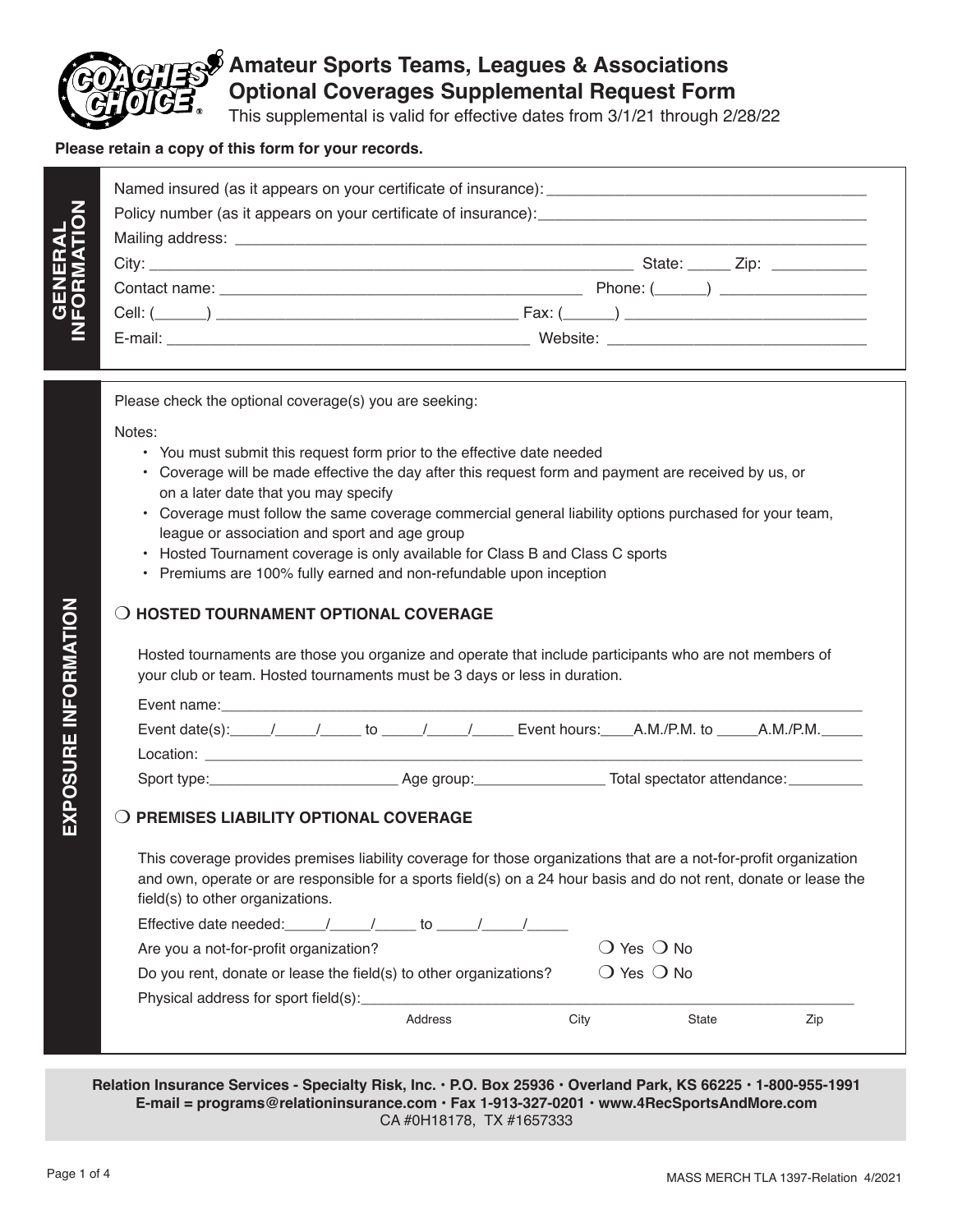| <b>Options</b>                                                               |                       |                           | <b>Hosted Tournament</b><br><b>Rates/Premium Calculation per Tournament</b><br>with a quote on the cost to add your hosted tournament. | Choose the option that has the same limit and deductible option as your team/league/<br>organization coverage. If options 1-6 do not match, please fill in your limits and deductible<br>in option 7 along with the number of non-rostered participants and we will provide you |
|------------------------------------------------------------------------------|-----------------------|---------------------------|----------------------------------------------------------------------------------------------------------------------------------------|---------------------------------------------------------------------------------------------------------------------------------------------------------------------------------------------------------------------------------------------------------------------------------|
| Option 1<br>\$1,000,000 CGL Limit<br>\$25,000 Med Pay<br>w/\$100 deductible  | $\bigcirc$ \$ 2.31    | X                         | # of non-rostered participants                                                                                                         | Hosted Tournament Premium<br>(\$200.00 minimum premium applies)                                                                                                                                                                                                                 |
| Option 2<br>\$2,000,000 CGL Limit<br>\$100,000 Med Pay<br>w/\$100 deductible | $\bigcirc$ \$<br>4.39 | X                         | # of non-rostered participants                                                                                                         | <b>Hosted Tournament Premium</b><br>(\$275.00 minimum premium applies)                                                                                                                                                                                                          |
| Option 3<br>\$2,000,000 CGL Limit<br>\$250,000 Med Pay<br>w/\$100 deductible | $\bigcirc$ \$ 4.73    | X                         | # of non-rostered participants                                                                                                         | <b>Hosted Tournament Premium</b><br>(\$300.00 minimum premium applies)                                                                                                                                                                                                          |
| Option 4<br>\$3,000,000 CGL Limit<br>\$250,000 Med Pay<br>w/\$100 deductible | $\bigcirc$ \$ 5.02    | X                         | # of non-rostered participants                                                                                                         | <b>Hosted Tournament Premium</b><br>(\$325.00 minimum premium applies)                                                                                                                                                                                                          |
| Option 5<br>\$4,000,000 CGL Limit<br>\$250,000 Med Pay<br>w/\$100 deductible | $\bigcirc$ \$ 5.19    | X                         | # of non-rostered participants                                                                                                         | <b>Hosted Tournament Premium</b><br>(\$340.00 minimum premium applies)                                                                                                                                                                                                          |
| Option 6<br>\$5,000,000 CGL Limit<br>\$250,000 Med Pay<br>w/\$100 deductible | $\bigcirc$ \$ 5.32    | X                         | # of non-rostered participants                                                                                                         | <b>Hosted Tournament Premium</b><br>(\$351.00 minimum premium applies)                                                                                                                                                                                                          |
| Option 7<br><b>CGL Limit</b><br>Med Pay<br>Deductible                        | $\bigcirc$ \$         | $\mathsf{X}$ $\mathsf{X}$ | # of non-rostered participants                                                                                                         | minimum premium applies)                                                                                                                                                                                                                                                        |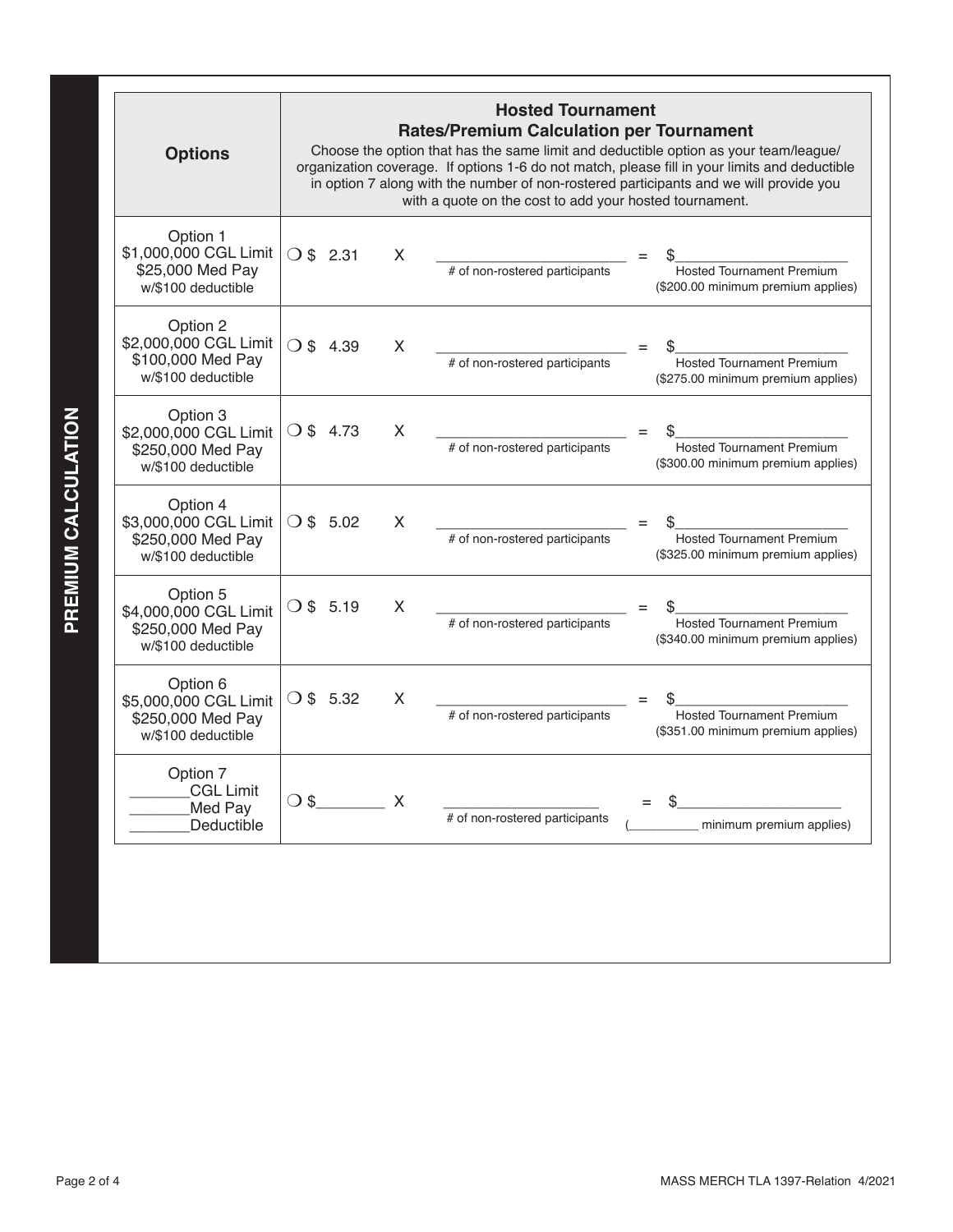| <b>Options</b>                                          |               |        |   |                          |     |                                    | <b>Premises Liability Rates/Premium Calculation</b><br>Choose the same CGL limit for this option that was purchased                                                                                                                   |
|---------------------------------------------------------|---------------|--------|---|--------------------------|-----|------------------------------------|---------------------------------------------------------------------------------------------------------------------------------------------------------------------------------------------------------------------------------------|
|                                                         |               |        |   |                          |     | for your team/league/organization. |                                                                                                                                                                                                                                       |
| Option 1                                                | $\bigcirc$ \$ | 12.71  | X | Acreage                  | $=$ |                                    |                                                                                                                                                                                                                                       |
| \$1,000,000 CGL Limit                                   | \$            | 50.00  | X |                          | $=$ |                                    | Premium = greater of two totals                                                                                                                                                                                                       |
|                                                         |               |        |   | $#$ of fields            |     |                                    |                                                                                                                                                                                                                                       |
|                                                         | $\bigcirc$ \$ | 19.06  | X |                          | $=$ | \$                                 |                                                                                                                                                                                                                                       |
| Option 2                                                |               |        |   | Acreage                  |     |                                    |                                                                                                                                                                                                                                       |
| \$2,000,000 CGL Limit                                   | \$            | 75.00  | X | $#$ of fields            | Ξ   |                                    | Premium = greater of two totals                                                                                                                                                                                                       |
|                                                         |               |        |   |                          |     |                                    |                                                                                                                                                                                                                                       |
| Option 3                                                | $\bigcirc$ \$ | 22.24  | X | Acreage                  | $=$ | \$                                 |                                                                                                                                                                                                                                       |
| \$3,000,000 CGL Limit                                   | \$            | 88.00  | X |                          | $=$ |                                    | \$                                                                                                                                                                                                                                    |
|                                                         |               |        |   | $#$ of fields            |     |                                    | Premium = greater of two totals                                                                                                                                                                                                       |
|                                                         | $\bigcirc$ \$ | 24.15  | X |                          | $=$ | \$                                 |                                                                                                                                                                                                                                       |
| Option 4                                                |               |        |   | Acreage                  |     |                                    |                                                                                                                                                                                                                                       |
| \$4,000,000 CGL Limit                                   | \$            | 95.00  | X | $#$ of fields            | Ξ   |                                    | Premium = greater of two totals                                                                                                                                                                                                       |
|                                                         |               |        |   |                          |     |                                    |                                                                                                                                                                                                                                       |
|                                                         | $\bigcirc$ \$ | 25.55  | X |                          | $=$ | \$                                 |                                                                                                                                                                                                                                       |
| Option 5<br>\$5,000,000 CGL Limit                       | \$            | 101.00 | X | Acreage                  |     |                                    | Premium = greater of two totals                                                                                                                                                                                                       |
|                                                         |               |        |   | $#$ of fields            |     |                                    |                                                                                                                                                                                                                                       |
|                                                         |               |        |   | <b>Total Premium Due</b> |     |                                    |                                                                                                                                                                                                                                       |
| Total Premium Due: (add all premium calculations above) |               |        |   |                          |     |                                    | \$                                                                                                                                                                                                                                    |
|                                                         |               |        |   |                          |     |                                    |                                                                                                                                                                                                                                       |
|                                                         |               |        |   |                          |     |                                    |                                                                                                                                                                                                                                       |
|                                                         |               |        |   |                          |     |                                    | Complete this section if you require additional certificates listing a facility, property owner or similar third-party as<br>an additional insured on your policy. Provide a separate request for each additional certificate needed. |
|                                                         |               |        |   |                          |     |                                    | Note: Please request all additional insureds needed for this policy term. Additional insureds from the expiring policy term will                                                                                                      |
| not be automatically renewed.                           |               |        |   |                          |     |                                    |                                                                                                                                                                                                                                       |

**1. When is this certificate needed? :**  $\frac{1}{2}$ 

2. This certificate is for:  $\bigcirc$  Hosted Tournament Coverage  $\bigcirc$  Premises Liability for Sports Fields Coverage

3. What is the additional insured's relationship to you?

| O Owner/manager/lessor of premises (facility or venue) $\bigcirc$ Sponsor $\bigcirc$ Co-promoter $\bigcirc$ Sports Governing Body |  |  |
|-----------------------------------------------------------------------------------------------------------------------------------|--|--|
| $\bigcirc$ Other (please identify/explain):                                                                                       |  |  |

NOTE: The certificate holder will automatically be an Additional Insured for an Owner/manager/lessor, Sponsor or Co-Promoter relationship

4. Certificate holder/additional insured name: \_\_\_\_\_\_\_\_\_\_\_\_\_\_\_\_\_\_\_\_\_\_\_\_\_\_\_\_\_\_\_\_\_ Mailing address: \_\_\_\_\_\_\_\_\_\_\_\_\_\_\_\_\_\_\_\_\_\_\_\_\_\_\_\_\_\_\_\_\_\_\_\_\_\_\_\_\_\_\_\_\_\_\_\_\_\_\_\_\_\_\_\_\_\_\_\_\_\_\_\_\_\_\_\_\_\_\_\_\_\_\_\_\_\_\_\_\_

City: \_\_\_\_\_\_\_\_\_\_\_\_\_\_\_\_\_\_\_\_\_\_\_\_\_\_\_\_\_\_\_\_\_\_\_\_\_\_\_\_\_\_\_\_\_\_\_\_\_\_\_\_ State: \_\_\_\_\_\_\_\_\_ Zip:\_\_\_\_\_\_\_\_\_\_\_\_\_\_\_\_\_\_\_

**CERTIFICATE REQUESTS**

**CERTIFICATE REQUESTS** 

5. Does the certificate holder/additional insured require any special wording or endorsements?  $\bigcirc$  Yes  $\bigcirc$  No

If yes, check all that apply:  $\bigcirc$  CG2026  $\bigcirc$  Primary  $\bigcirc$  Waiver of subrogation

 $\bigcirc$  Other (please explain):

**NOTE: If you are not sure, please attach a copy of the insurance requirements/instructions you've received.**

6. For specific events: Date(s) of event/activity:  $\underline{\qquad \qquad}/\qquad \qquad}$  to  $\underline{\qquad \qquad}/\qquad \qquad}/\qquad$ 

Hours of event/activity: A.M./P.M. to A.M./P.M.

Type of event/activity:\_\_\_\_\_\_\_\_\_\_\_\_\_\_\_\_\_\_\_\_\_\_\_\_\_ Name of event/activity: \_\_\_\_\_\_\_

Location of event/activity:

**The most common delay in certificate processing is caused by providing partial or incorrect name and/or instructions. Please check your request carefully before submitting.**